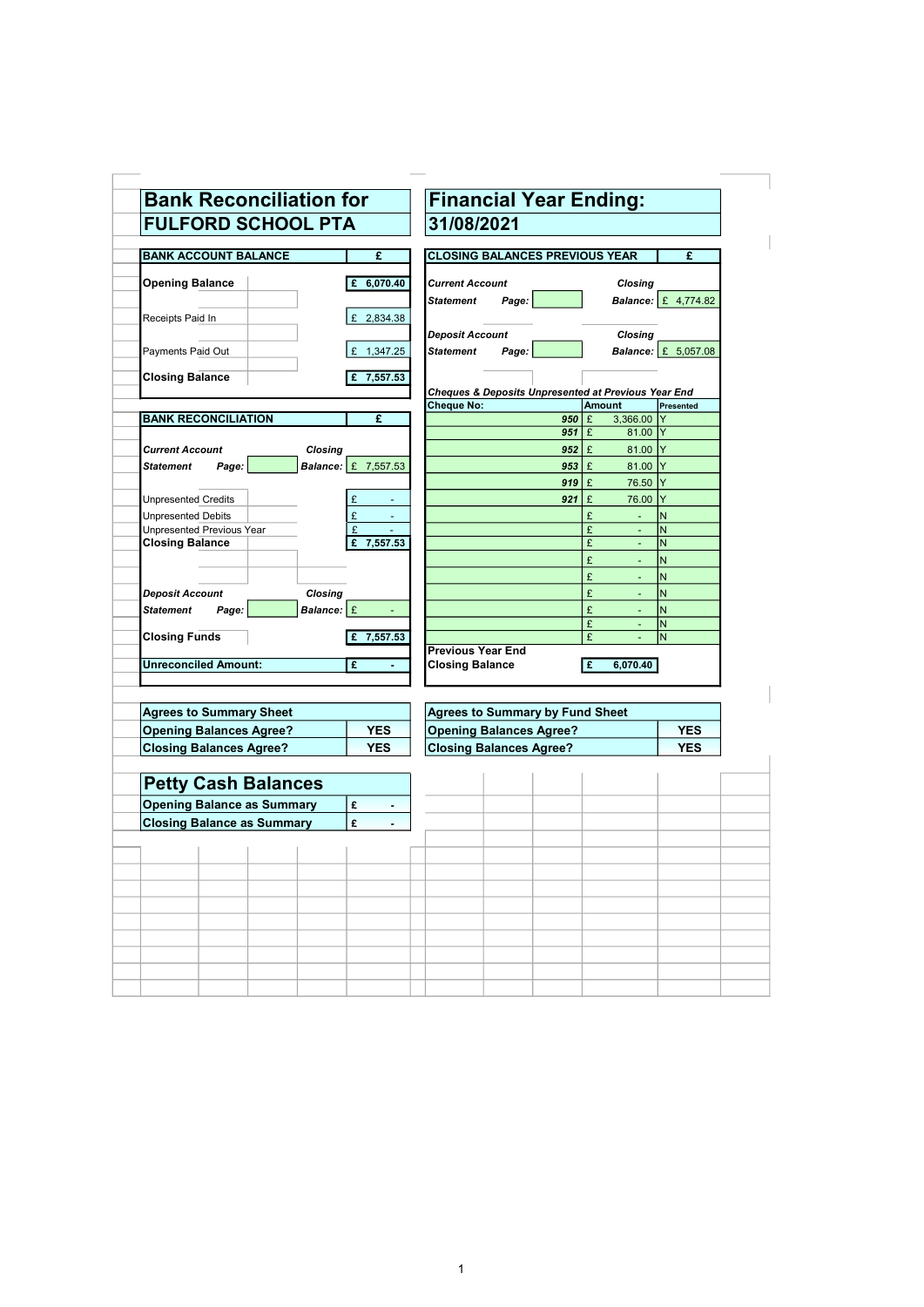## Summary of Receipts & Payments

FULFORD SCHOOL PTA

For period to:

31/08/2021

| <b>Receipts</b>                  |   | <b>Bank</b>              |   | <b>Petty Cash</b> |   | <b>Total</b> |
|----------------------------------|---|--------------------------|---|-------------------|---|--------------|
| 200 CLUB                         | £ | 1,792.00                 | £ | $\overline{a}$    | £ | 1,792.00     |
| <b>REFRESHMENTS</b>              | £ |                          | £ | ۰                 | £ |              |
| SCHOOL UNIFORM                   | £ | 737.00                   | £ | $\blacksquare$    | £ | 737.00       |
| <b>IEASY FUNDRAISING</b>         | £ | 268.75                   | £ | ۰                 | £ | 268.75       |
| <b>INTEREST</b>                  | £ | 36.63                    | £ |                   | £ | 36.63        |
| <b>TICKET SALES</b>              | £ | ۰                        | £ |                   | £ |              |
| <b>OTHER FUND RAISING INCOME</b> | £ | ٠                        | £ | $\blacksquare$    | £ |              |
| <b>DONATIONS</b>                 | £ | ۰                        | £ | $\blacksquare$    | £ |              |
|                                  | £ | ۰                        | £ |                   | £ |              |
|                                  | £ | $\overline{\phantom{a}}$ | £ | $\blacksquare$    | £ |              |
|                                  | £ | -                        | £ | ۰                 | £ |              |
|                                  | £ | 2,834.38                 | £ |                   | £ | 2,834.38     |

| Payments                                   |   | <b>Bank</b>              |   | <b>Petty Cash</b> |   | <b>Total</b> |
|--------------------------------------------|---|--------------------------|---|-------------------|---|--------------|
| 200 CLUB PRIZES                            | £ | 808.50                   | £ |                   | £ | 808.50       |
| 200 CLUB EXPENSES                          | £ | $\blacksquare$           | £ |                   | £ |              |
| <b>REFRESHMENT EXPENSES</b>                | £ | $\overline{\phantom{a}}$ | £ |                   | £ |              |
| <b>RAFFLE PRIZES</b>                       | £ |                          | £ |                   | £ |              |
| <b>FUND RAISING OTHER EXPENSES</b>         | £ | ۰                        | £ | $\blacksquare$    | £ |              |
| <b>PTA UK - MEMBERSHIP &amp; INSURANCE</b> | £ | 123.00                   | £ |                   | £ | 123.00       |
| <b>FULFORD SCHOOL FUND</b>                 | £ | 415.75                   | £ |                   | £ | 415.75       |
| <b>LOTTERY LICENCE</b>                     | £ | $\overline{\phantom{a}}$ | £ |                   | £ |              |
|                                            | £ |                          | £ |                   | £ |              |
|                                            | £ | $\blacksquare$           | £ | $\blacksquare$    | £ |              |
|                                            | £ | -                        | £ |                   | £ |              |
|                                            | £ | 1,347.25                 | £ |                   | £ | 1,347.25     |

| <b>Current Surplus (Deficit)</b> | $1,487.13 \mid E$ | $\blacksquare$ |    | 1.487.13丨 |
|----------------------------------|-------------------|----------------|----|-----------|
| <b>Funds Brought Forward</b>     | $6,070.40$   £    | $\blacksquare$ | ۱£ | 6,070.40  |
| <b>Funds Carried Forward</b>     | 7,557.53 E        | $\blacksquare$ | ۱£ | 7.557.53  |